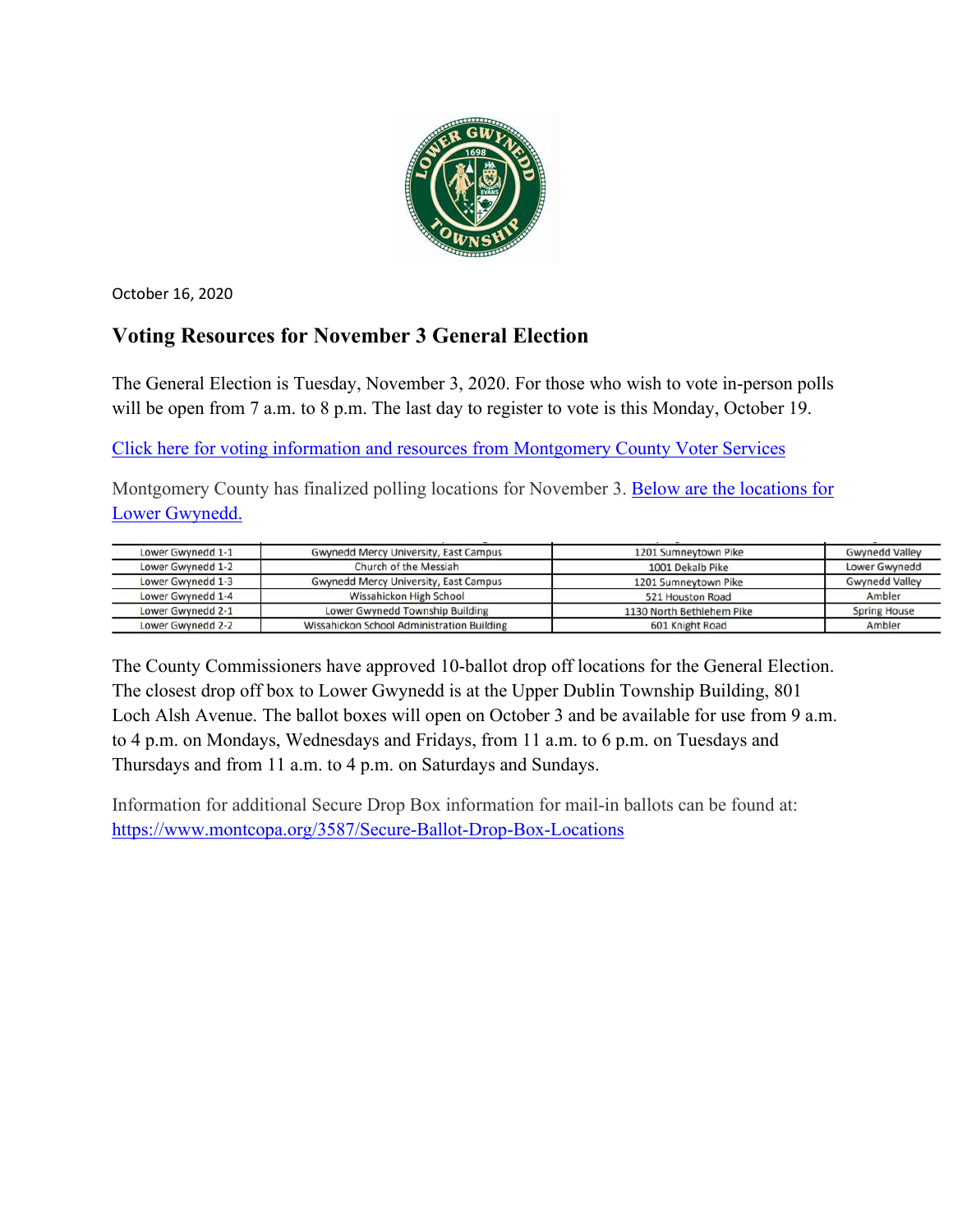

### **Almost Time to Trade in Recycling Totes and Trash Bins**

As part of the switch to a new trash hauler, please place your current recycling toters at the curb on Monday, October 26 for pickup by Waste Management. Please leave your trash bins out on Thursday, October 29 and Friday, October 30 for pickup by Waste Management.

The Board of Supervisors recently approved a three-year waste and recycling contract with [Republic Services](https://www.republicservices.com/) beginning November 1 and running until October 31, 2023. The contract calls for a price of \$28.19 a month per household in the first year, \$29.18 in the second year and \$30.20 in the final year. The monthly fee for low volume households is \$18/month plus a charge of \$3 per 30-gallon bag.

Leaf and yard waste in excess of eight bags per pickup will be \$3 per bag. Grass clippings in excess of four bags per pickup will be \$3 per bag. One bulk item per month is included for free. An extra bulk item is \$75.

Republic Services are currently setting up all the accounts in their system and they will be sending out information to the residents about the new account and access to their accounts on their website during the last week of October. Please be patient while they work through setting up all the accounts. There will be no interruption of service to either the trash or recycling during the switch over.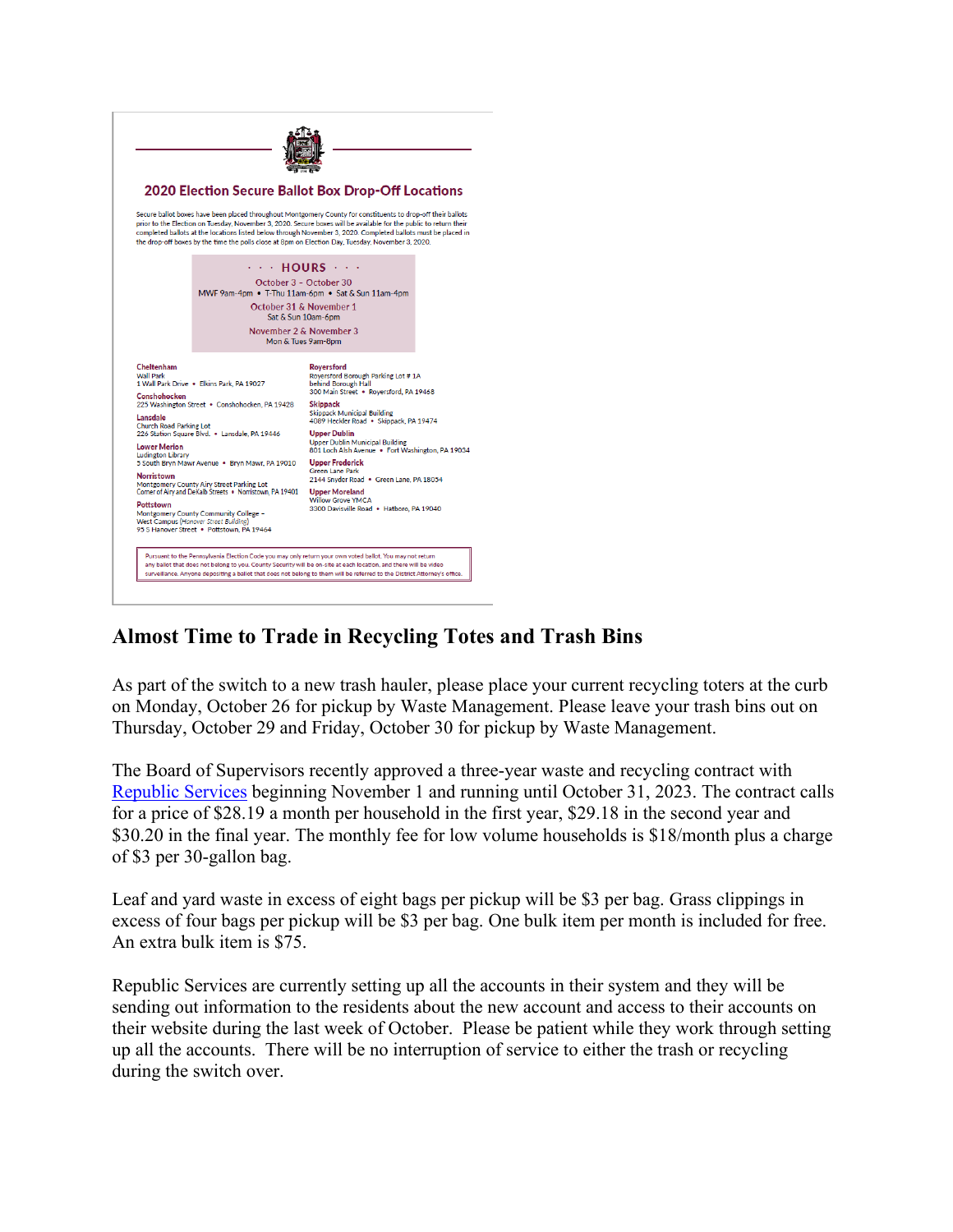# **Drug Take Back Day Is October 24**

[National Drug Take Back Day](https://takebackday.dea.gov/) is Saturday, October 24. The Lower Gwynedd Police Department will be a drop off location between 10 a.m. to 2 p.m.

Drug Take Back Day is a safe, convenient and responsible way to dispose of unused or expired prescription drugs.



### **Halloween Safety Guidance**

Halloween is just two weeks away and understandably there are questions this year about trickor-treating. Montgomery County and the CDC have issued guidance for Halloween. Please visit the websites for tips.

**[Montgomery County Halloween guidance](https://www.montcopa.org/DocumentCenter/View/29008/Montgomery-County-Halloween-Guidance)** 

[CDC Halloween guidance](https://www.cdc.gov/coronavirus/2019-ncov/daily-life-coping/holidays.html#halloween)